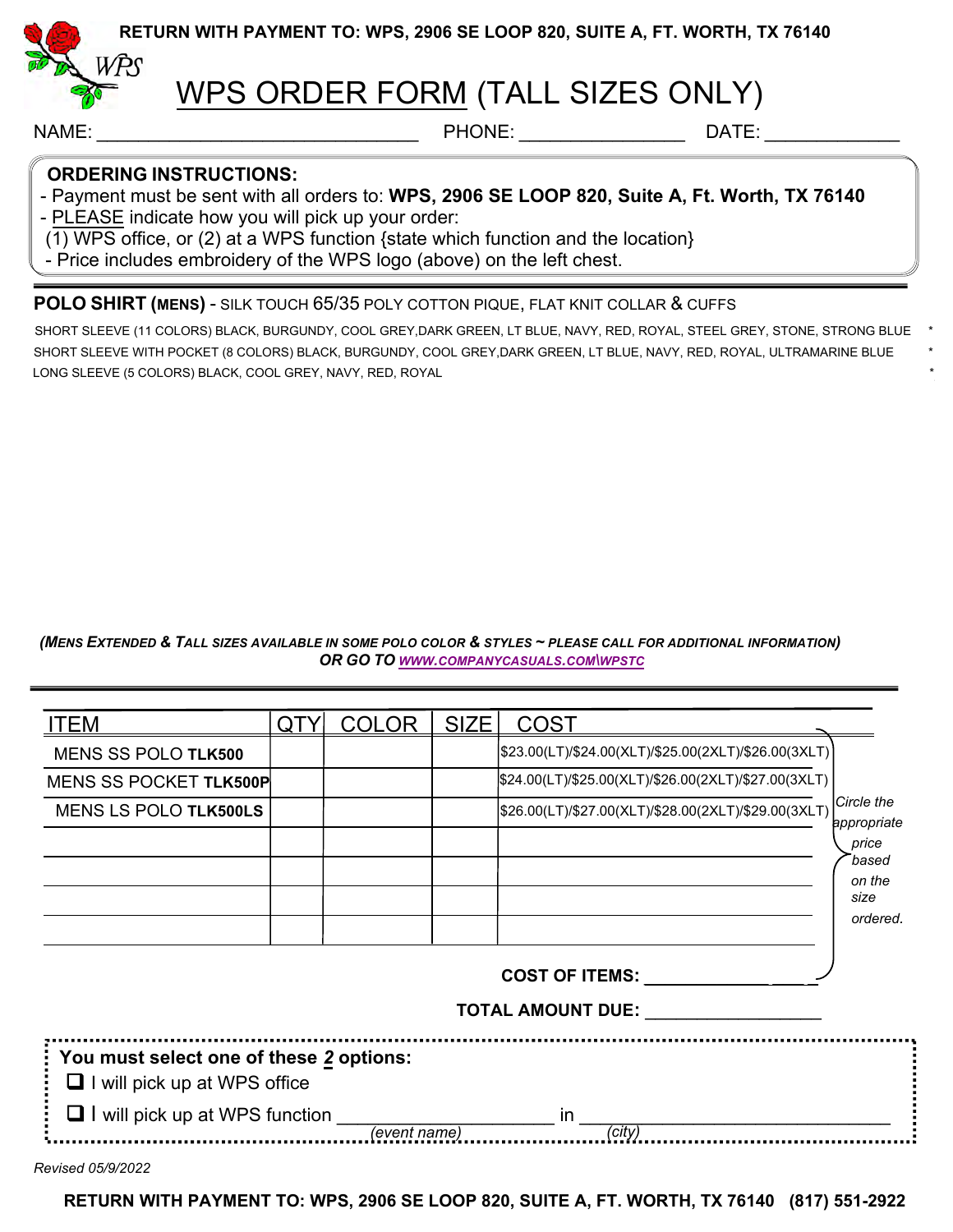# **Port Authority® Tall Silk Touch™ Polo. TLK500**

An enduring favorite, our comfortable classic polo is anything but ordinary. With superior wrinkle and shrink resistance, a silky soft hand and an incredible range of styles, sizes and colors, it's a first-rate choice for uniforming just about any group.

- 5-ounce, 65/35 poly/cotton pique
- Flat knit collar and cuffs
- Metal buttons with dyed-to-match plastic rims
- Double-needle armhole seams and hem
- **Side vents**

#### **CARE INSTRUCTIONS**

Machine Wash Cold With Like Colors. Do Not Bleach. Tumble Dry Low. Cool Iron, If Necessary.





**HOW TO MEASURE**



### CHEST WIDTH

Measure under the arm and around the fullest part of the chest with arms down, keeping tape horizontal.

**SIZE CHART**

|       |        | .  .<br>$\sqrt{2}$ | 2XLT | 3XLT         | 4XLT |
|-------|--------|--------------------|------|--------------|------|
| Chest | $-4.9$ | 44-46              | $-$  | $-$<br>UU-UU |      |

#### **COLOR INFORMATION**



White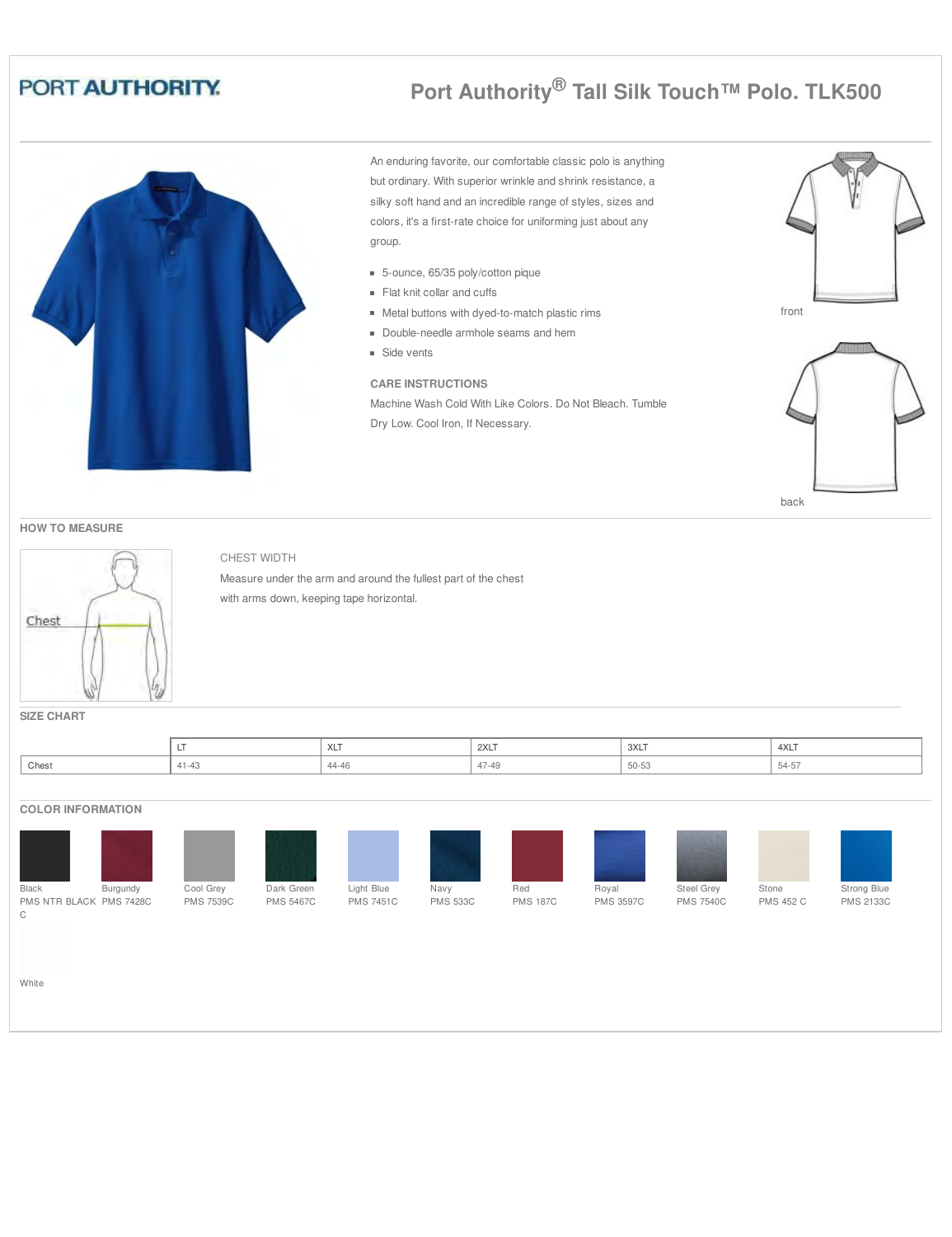# **Port Authority® Tall Silk Touch™ Polo. TLK500**

**PRODUCT MEASUREMENTS**

|                                         |       | <b>XLT</b> | 2XLT  | 3XLT   | 4XLT  |
|-----------------------------------------|-------|------------|-------|--------|-------|
| Chest Width                             | 231/2 | 251/2      | 27    | 28 1/2 |       |
| Body Length                             |       |            | 35    | 351/2  | .31.  |
|                                         |       | $\sim$     | 231/2 | -24    | 241/2 |
| Sleeve Length from Center Back   22 1/2 |       |            |       |        |       |

CHEST WIDTH

Measured across the chest one inch below armhole when laid flat.

BODY LENGTH

Measured from high point of shoulder from the front.

SLEEVE LENGTH FROM CENTER BACK

Measure From CB Neck to Shoulder Point to Finished Sleeve Hem.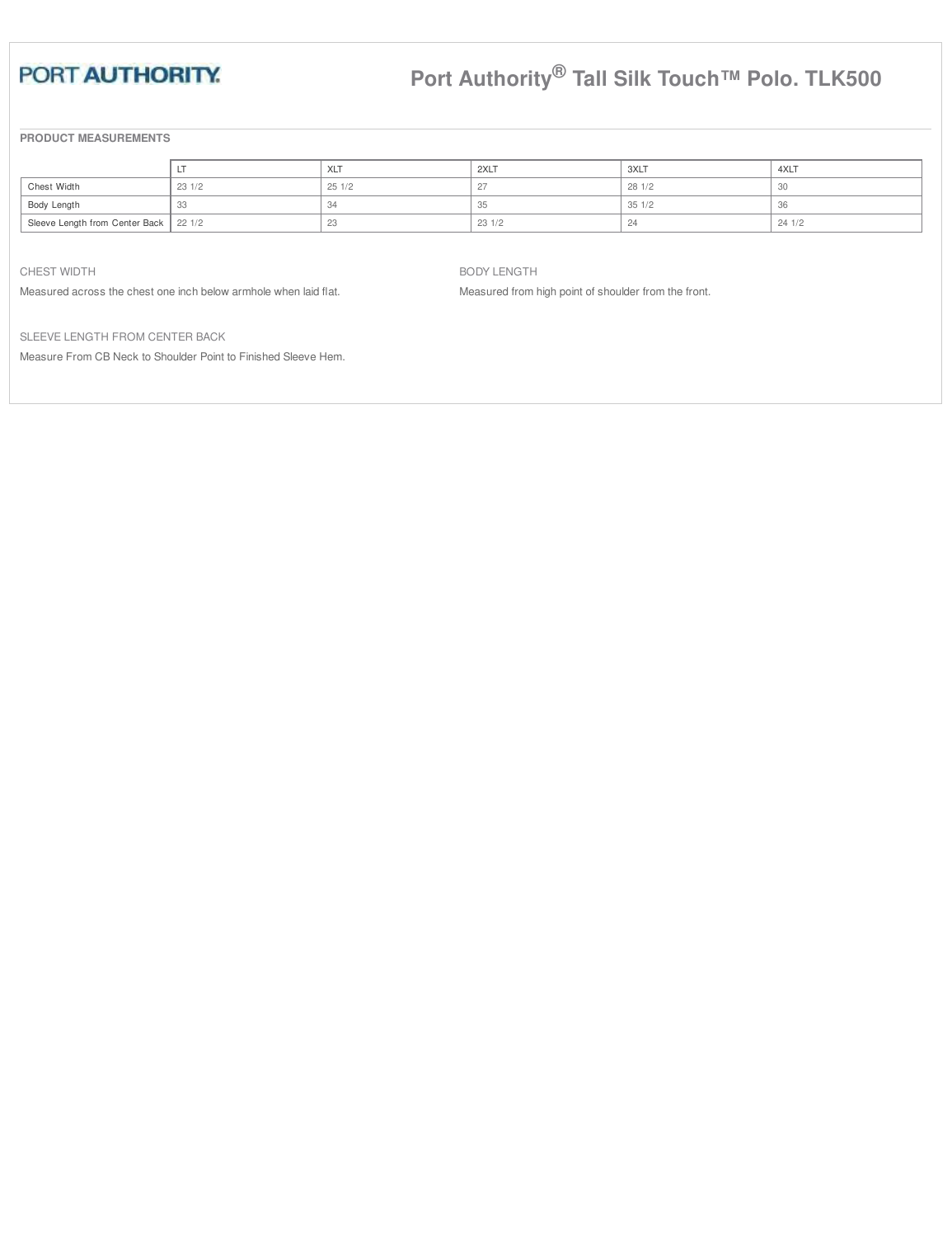

### **Port Authority® Tall Silk Touch™ Polo with Pocket. TLK500P**

Our popular Silk Touch™ polo—enhanced with a left chest pocket.

- 5-ounce, 65/35 poly/cotton
- Flat knit collar and cuffs
- Metal buttons with dyed-to-match plastic rims
- **Side vents**

#### **CARE INSTRUCTIONS**

Machine Wash Cold With Like Colors. Do Not Bleach. Tumble Dry Low. Cool Iron, If Necessary.



back

#### **HOW TO MEASURE**



#### CHEST WIDTH

Measure under the arm and around the fullest part of the chest with arms down, keeping tape horizontal.

**SIZE CHART**

|               | <b>L</b>  | XLT   | 2XLT  | 3XLT<br>$\sim$ $\sim$ | 4XLT  |
|---------------|-----------|-------|-------|-----------------------|-------|
| Chest         | $41 - 43$ | 44-46 | 47-49 | 50-53                 | 54-57 |
| Pocket Height |           |       | 51/2  | 51/2                  | 51/2  |
| Pocket Width  | 41/2      | 43/4  | 43/4  | 43/4                  |       |

#### **COLOR INFORMATION**













Ultramarine Blue PMS 7455C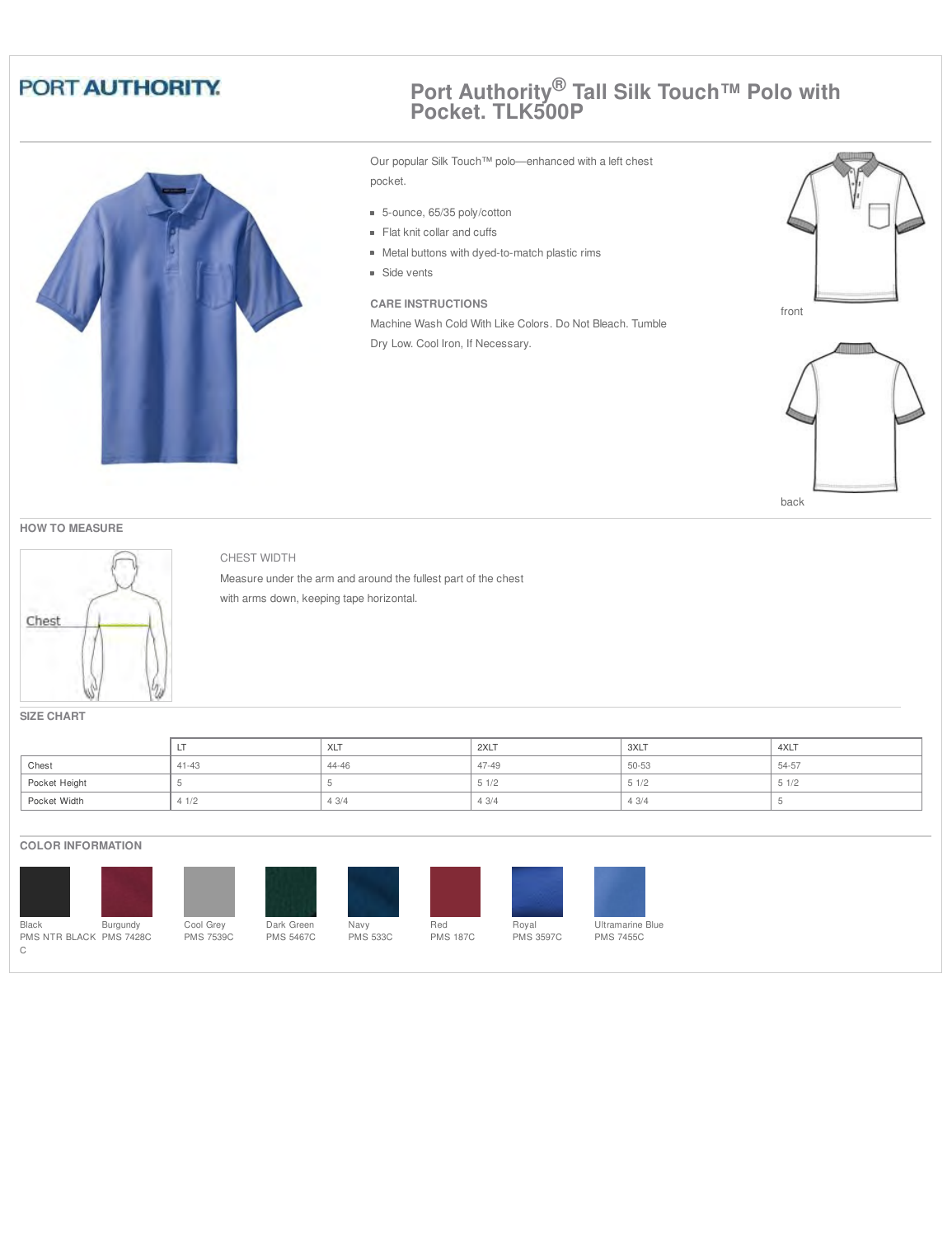### **Port Authority® Tall Silk Touch™ Polo with Pocket. TLK500P**

#### **PRODUCT MEASUREMENTS**

|                                         |       | XLT   | 2XLT  | 3XLT           | 4XLT   |
|-----------------------------------------|-------|-------|-------|----------------|--------|
| Chest Width                             | 231/2 | 251/2 | 27    | 281/2          | 30     |
| Sleeve Length                           |       |       | 12    | $\overline{2}$ | $\sim$ |
| Sleeve Length from Center Back   22 1/2 |       | 23    | 231/2 | 24             | 241/2  |
| Body Length at Back                     | 33    | 34    | 35    | 351/2          | 36     |
| Pocket Height                           |       |       | 51/2  | 51/2           | 51/2   |
| Pocket Width                            | 41/2  | 43/4  | 43/4  | 43/4           |        |

#### CHEST WIDTH

Measured across the chest one inch below armhole when laid flat.

SLEEVE LENGTH

Start at center of neck and measure down shoulder, down sleeve to hem.

SLEEVE LENGTH FROM CENTER BACK

Measure From CB Neck to Shoulder Point to Finished Sleeve Hem.

BODY LENGTH AT BACK

Measured from high point shoulder to finished hem at back.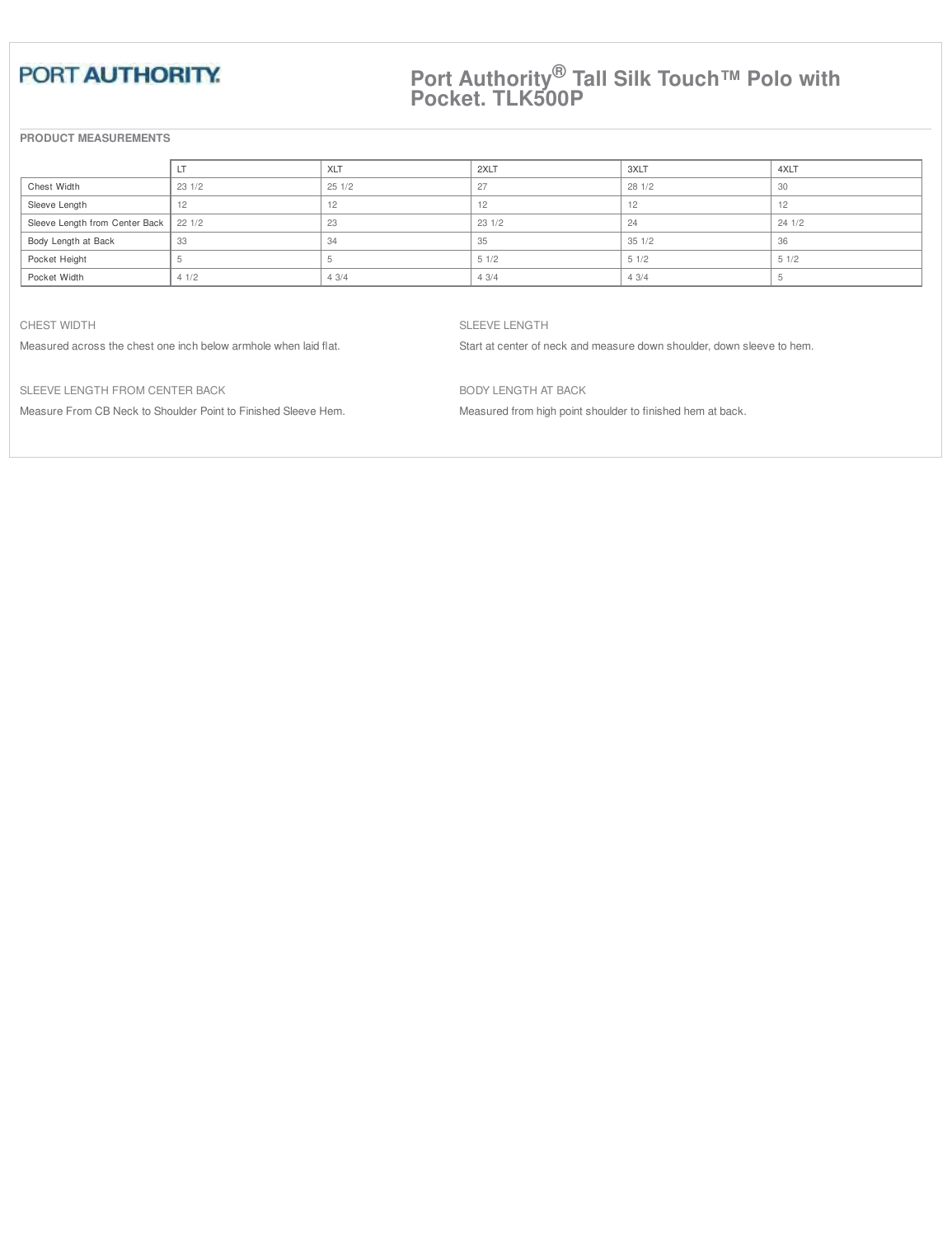

### **Port Authority® Tall Silk Touch™ Long Sleeve Polo. TLK500LS**

A favorite for years, our Silk Touch™ polo is soft, supple and easy to care for. The silky smooth pique knit resists wrinkles while the classic long sleeve style looks great on everyone.

- 5-ounce, 65/35 poly/cotton pique
- Flat knit collar and cuffs
- Double-needle armhole seams and hem
- 3-button placket
- Metal buttons with dyed-to-match plastic rims
- **Side vents**

#### **CARE INSTRUCTIONS**

Machine Wash Cold With Like Colors. Do Not Bleach. Tumble Dry Low. Cool Iron, If Necessary.





back





#### CHEST WIDTH

Measure under the arm and around the fullest part of the chest with arms down, keeping tape horizontal.

**SIZE CHART**

|       |                | $\cdots$<br>$\sqrt{2}$ | 2XLT               | 3XLT     | 4XLT |
|-------|----------------|------------------------|--------------------|----------|------|
| Chest | $\overline{1}$ | 44-46                  | 17.10<br>$4/ - 49$ | $-\circ$ | ה-54 |

#### **COLOR INFORMATION**